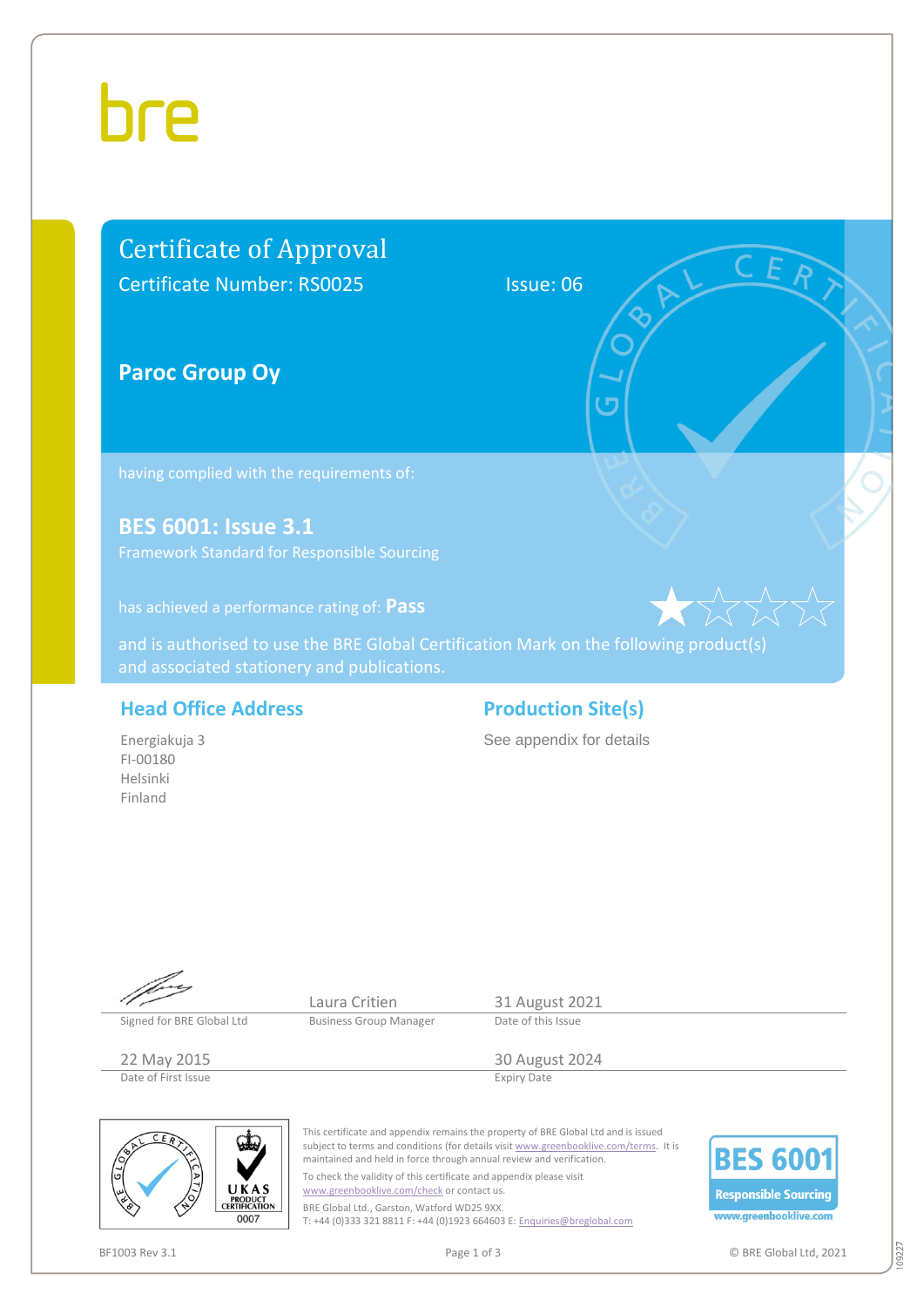# bre

## Appendix to Certificate No: RS0025 Issue: 06

**Paroc Group Oy**

| <b>Production Site(s)</b>                                                                                  |                                                                                                                                                                                             |                                                                                                                                                   |
|------------------------------------------------------------------------------------------------------------|---------------------------------------------------------------------------------------------------------------------------------------------------------------------------------------------|---------------------------------------------------------------------------------------------------------------------------------------------------|
| Paroc Oy AB<br>Parainen/Stone wool<br>plant: Sysilahden<br>teollisuusalue 4, FI-21600<br>Parainen, Finland | Paroc AB<br>Hällekis/Stone wool plant:<br>Strandvägen 1, SE-533 04<br>Hällekis, Sweden<br>Paroc AB<br>Hässleholm/Stone wool<br>plant: Industrigatan 13, SE-<br>281 22 Hässleholm,<br>Sweden | Poland Paroc Polska Sp. z<br>o.o. ul. Gnieźnieńska 4 62-<br>240 Trzemeszno, Poland<br>UAB Paroc, Savanoriu 124<br>LT-03153 Vilnius,<br>Lithuanina |

| <b>Product</b> | <b>Description</b> | <b>Site</b> |
|----------------|--------------------|-------------|
| Stone Wool     |                    | All Sites   |

In accordance with the scheme requirements, you must notify us of any changes in circumstances so that we can amend the Certification details.

|                                                                     | Laura Critien                                                                                                                                                                                                                                        | 31 August 2021     | 22 May 2015         | 30 August 2024              |
|---------------------------------------------------------------------|------------------------------------------------------------------------------------------------------------------------------------------------------------------------------------------------------------------------------------------------------|--------------------|---------------------|-----------------------------|
| For BRE Global Ltd                                                  | <b>Business Group Manager</b>                                                                                                                                                                                                                        | Date of this Issue | Date of First Issue | <b>Expiry Date</b>          |
| منقد<br>$\sqrt{\frac{6}{5}}$                                        | This certificate and appendix remains the property of BRE Global Ltd and is issued<br>subject to terms and conditions (for details visit www.greenbooklive.com/terms). It is<br>maintained and held in force through annual review and verification. |                    |                     | <b>IBES 6001</b>            |
| ⋗<br>$\rightarrow$<br>UKAS<br>س<br><b>PRODUCT<br/>CERTIFICATION</b> | To check the validity of this certificate and appendix please visit<br>www.greenbooklive.com/check or contact us.                                                                                                                                    |                    |                     | <b>Responsible Sourcing</b> |
| 0007                                                                | BRE Global Ltd., Garston, Watford WD25 9XX<br>$T_1 + 1/1$ (0)333 321 88 11 F: $+1/1$ (0)1923 661603 F: Enquiries @hrealobal.com                                                                                                                      |                    |                     | www.greenbooklive.com       |

 $\overline{\phantom{a}}$ 

BF1003 Rev 3.1 COMPUTER STATES ASSESSED. Page 2 of 3 COMPUTER SERIES OF STATES OF STATES OF SERIES OF STATES OF STATES OF STATES OF STATES OF STATES OF STATES OF STATES OF STATES OF STATES OF STATES OF STATES OF STATES OF

109227